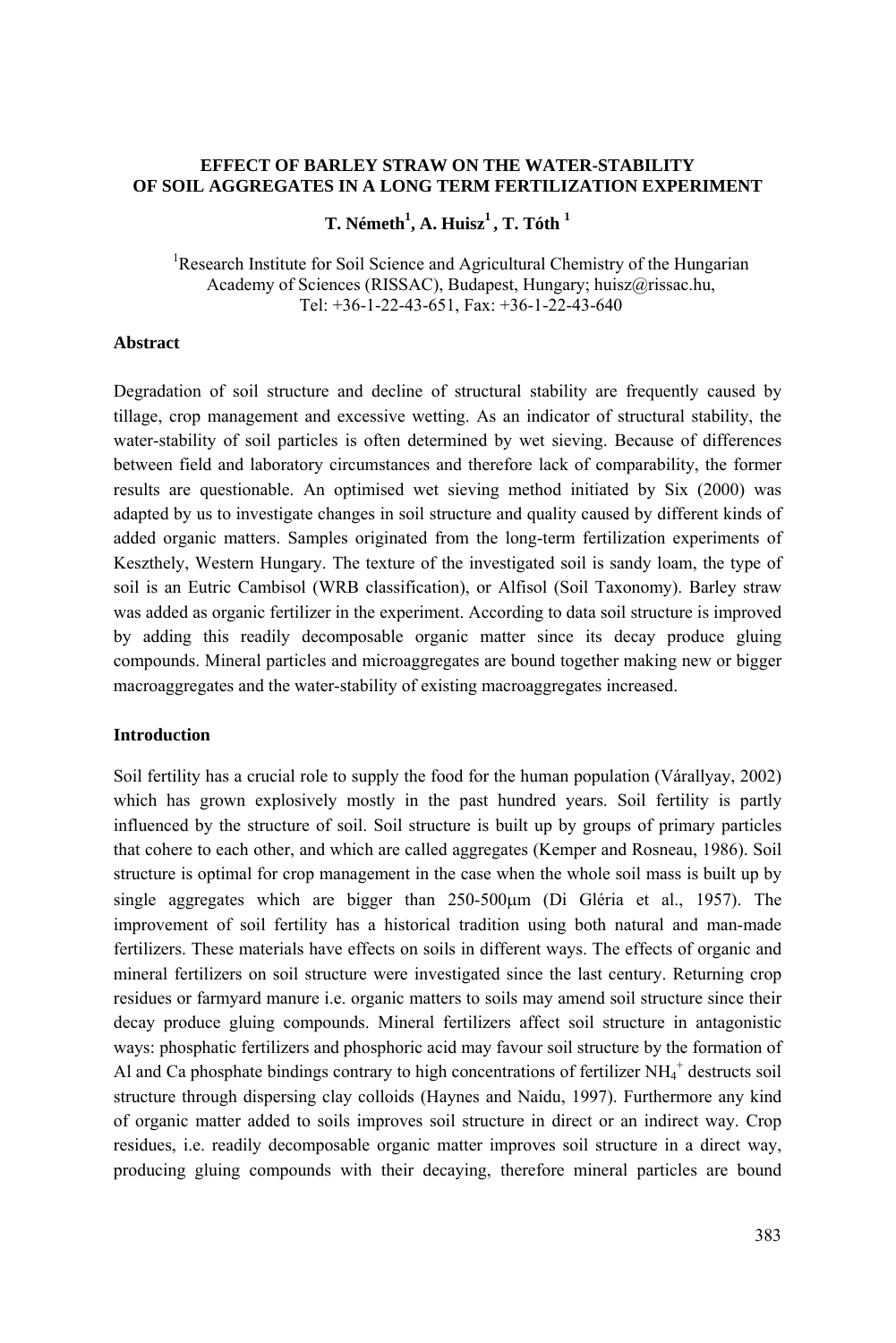together making new or bigger aggregates and the water-stability of existing aggregates increases. Different kinds of added organic matter cause different changes in soil structure: it is correlated with the amount and biochemical composition of the crop residues (Martens, 2000). The less decomposable compounds occur in them ameliorate soil structure the more. Farmyard manure with its former fermentation has lost its capability to stimulate the formation of organic binding compounds in a direct way but it stimulates the activity of microbes, which produce mucilage substrates indirectly.

Wetting of aggregates could be severely disruptive, because compounds gluing the bigger particles together may dissolve and during rapid wetting the air escaping from the pores of the aggregate generates high pressure, which blows up the aggregate. So aggregates are decomposed into fragments of aggregates and primary particles (Emerson, 1977). Therefore quality and stability of soil structure depend much on the stability of aggregates in water. This property may be ameliorated by fertilizers and often investigated by wet sieving.

The wet sieving method used to calculate the Normalised Stability Index (NSI) proposed by Six (2000) excludes the confounding effects and standardises the method for assessing of water-stability of aggregates. To make the results comparable, (1) the different sized structural units of different soil types have to be broken into a given size range, (2) the differently moist field samples have to be air-dried, (3) the air-dry samples have to be moistened to a given moisture content. To make the different mineral particle distribution of different sites comparable, (4) the mineral fraction is excluded. The NSI characterises aggregate stability by comparing the aggregate distribution before and after the use of a standardised disruptive force and two different wetting methods. The same sieving time and the same sieving frequency ensures the standardised disruptive force. The two different wetting methods are: (1) fast wetting, namely rapid immersion in water (Slaking (S)), which disrupts the aggregates to the highest extent, therefore produce the lowest aggregate amount; and (2) slow wetting, namely capillary wetting (Capillary (C)) to field capacity, which disrupts the aggregates to the lowest extent and therefore achieves the highest aggregate amount. The capillary wetting method was earlier tried by us to get different size fractions to evaluate the distribution of soil organic matter in soils (Huisz et al., 2006)).

In this paper our aim is to test the standardised wet sieving method proposed by Six (2000). We investigated the effect of barley straw addition on soil structure and its quality and on the stability of aggregates.

# **Material and methods**

### *Site description*

The soil samples originate from the "International experiment for organic and mineral fertilization" long-term field experiment in Keszthely, Hungary . The investigated soil type is a sandy loam Eutric Cambisol (soil type FAO), Alfisol (soil order USDA). The soil of the experimental field is low in available phosphorus, moderate in potassium, low in OM (1.7%). Soil pH<sub>KCl</sub> 5.9; the content of CaCO<sub>3</sub> 0.5-0.6%; and the percentage of clay (<0.002mm fraction) 24%. In this paper mixing of straw of the formerly grown barley crop has been investigated and compared to a not straw-added treatment as a reference. N mineral fertilizer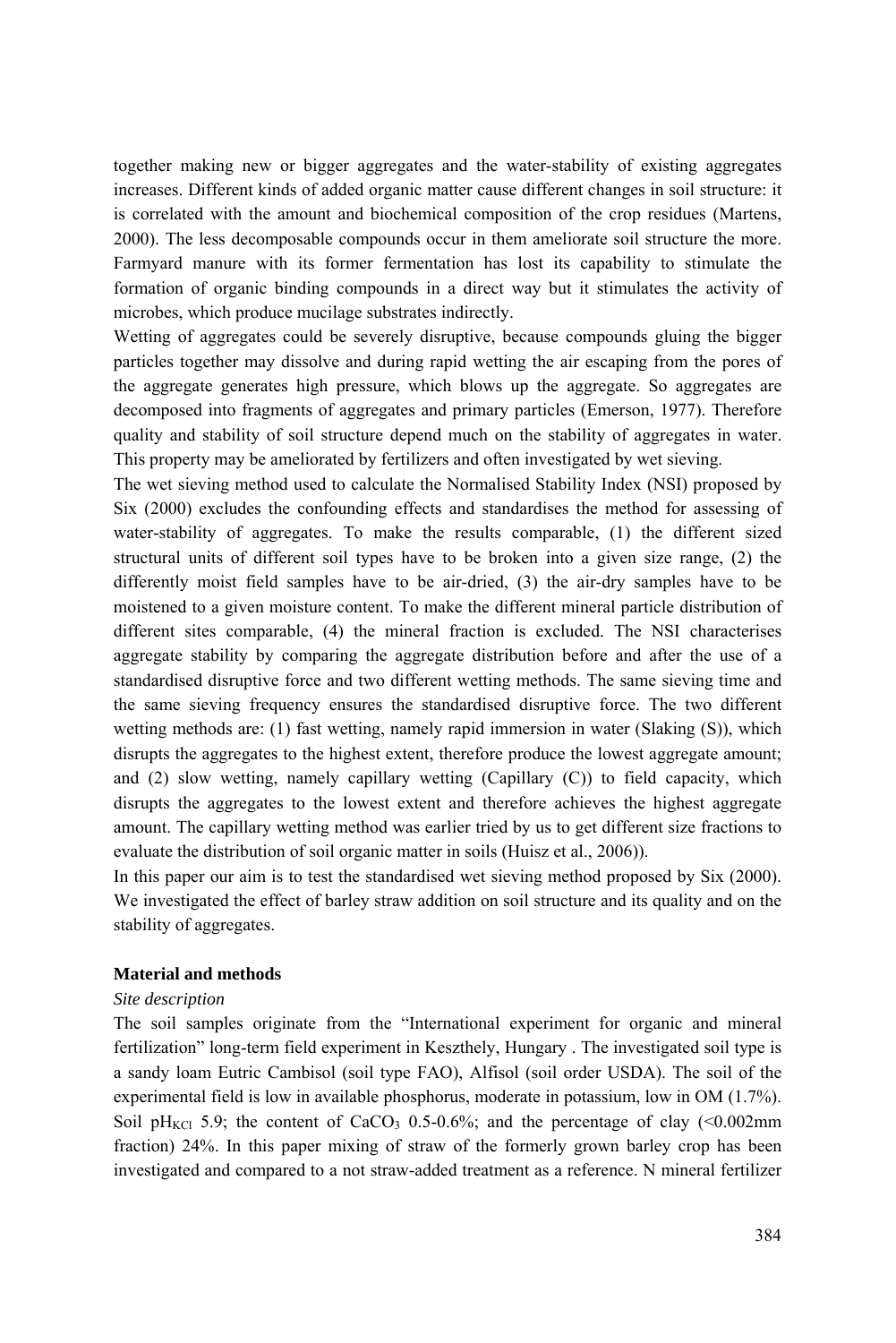was not used in either of the treatments. Both sites have been tilled by autumn ploughing to 25cm depth. Soil samples were taken from two different depth layers: the first from the depth of tillage (called upper layer: 0-20 cm) and a 10cm wide second layer under the depth of tillage (called lower layer: 20-30 cm). The experiment was set up in the 1983. Crop rotation was maize – winter wheat – winter barley. Samples were taken from the maize field, when maize was at the stage of 6-8 leaves. Addition and mixing of barley straw into soil were done in every year: barley straw was brought from other fields when the investigated field had a different crop. Crop residue mixing was done simultaneously with the autumn ploughing to 25cm depth.

#### *Method*

Soil samples were taken with a spade. We stuck down two times with the spade in a distance of 15-20cm, take out the soil block from the two lateral walls, then we take sample from the undisturbed frontal wall: in 3-5cm distance from it we stuck down once more. Soil samples were delivered in plastic boxes to avoid pressing of the natural structure. Field moist soil samples were manually gently broken apart into pieces smaller than 3-5cm diameter to avoid drying them into clods. Air dry soil were dry sieved in a 7mm sieve, parts bigger than this size were manually broken with a mortar to reach this size. Two different pre-treatments were investigated. (1)  $\pm 300g$  of air dry soil was rapidly immersed in tap water for 5min (Slaking (S)). (2)  $\pm 300g$  of air dry soil was capillary wetted to field capacity and left overnight to weight equilibrated (Capillary (C)). After the pre-treatments each sample was wet sieved for 2min in an analytic sieve shaker with the following aperture sizes: 2mm, 250μm, 53μm. Therefore we got 4 fractions: (1) the  $>2000\mu m$  large macro-, (2) the 250-2000 $\mu m$  small macro-, (3) the 53-250  $\mu$ m microaggregates, and (4) the  $\leq$ 53 $\mu$ m silt and clay fraction. (1)-(3) fractions were gently back washed into pre-weighted aluminium pans. The supernatant was taken out after settling. The (4) fraction flowing out from the sieve shaker machine was collected in a bucket, left to settle for some days, washed into a pre-weighted aluminium pan after the removing of the supernatant. All fractions were dried on hot plates at  $60^{\circ}$ C, and left overnight in a drying machine at  $60^{\circ}$ C to weight equilibrated. Sand size distribution for the  $(1.)$  -  $(3.)$  fraction was determined by dispersing the aggregate fractions with sodium hexametaphosphate (5 g  $L^{-1}$  for 18 hours). Mineral fractions were back washed into preweighted aluminium pans and dried at 105°C to weight equilibrated. Aggregate-sized mineral fraction was subtracted (this method is called 'sand correction').

#### **Results and discussion**

Soil samples were taken from three replicate plots of each treatment and depth layer. Different pre-treatment methods were done in three replicates. Therefore there were altogether nine replicates for treatments. In this paper we present our results before the sand correction. Results of experiments were accepted when their variances were less than 5% compared to the other two members of the triplicate. Data were analysed with F-probe and depending on its value with 2 sampled T-probe or Welch-probe. Statistical significance was determined at  $P < 0.05$ . In the case of barley straw addition values were significantly different from the corresponding ones only at the Capillary (C) pre-treatment in the >2000μm large macroaggregate fraction in the upper layer at 0.05 significance level.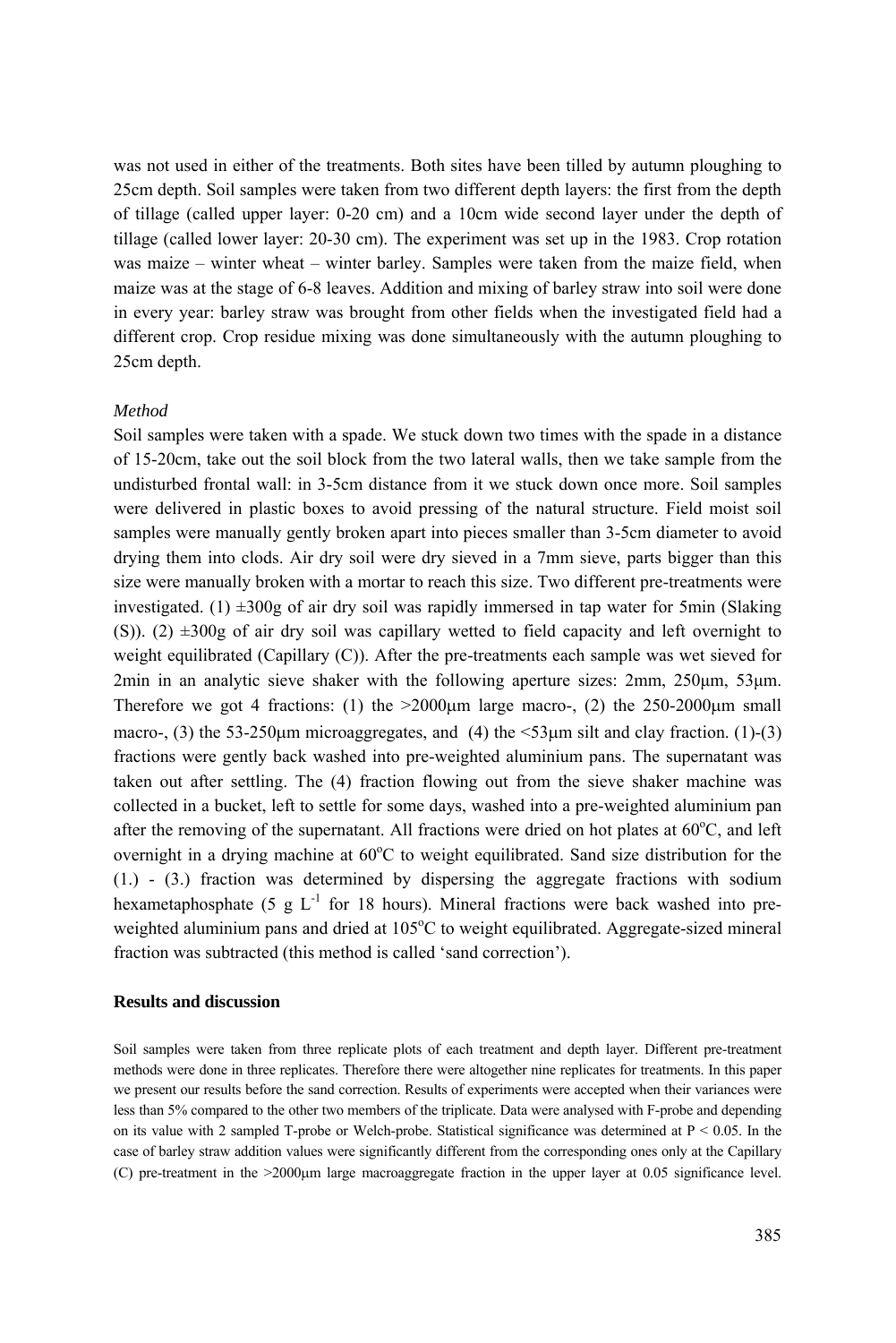Figure 1- 4 show the amount of soil dry matter in the isolated fractions for each treatment and depth layer respectively. Table 1 shows the changes in dry matter amount of fractions for the effect of barley straw addition treatment (in the % of the Control treatment).



Figure 1-4. Size fractions (g fraction 1  $g^{-1}$  soil, and the standard deviation at P $> 0.05$ ) obtained by the different pre-treatment methods of the investigated treatments in the upper (0-20 cm) and the lower (20-30 cm) depth layers

| <b>Table 1.</b> Changes in dry matter amount of fractions as the result of the addition of barley   |  |  |  |  |  |  |
|-----------------------------------------------------------------------------------------------------|--|--|--|--|--|--|
| straw (in $\%$ of the Control treatment). Asterisk $(*)$ indicates significant effect on the water- |  |  |  |  |  |  |
| stability of aggregates caused by barley straw addition at P>0.05. Number of replicates was 9.      |  |  |  |  |  |  |

| Pre-treatment   | Laver             | $>2000 \mu m$ | 250-2000 um | $53-250 \text{ µm}$ | $<$ 53 um |
|-----------------|-------------------|---------------|-------------|---------------------|-----------|
|                 |                   | fraction      | fraction    | fraction            | fraction  |
| Slaking $(S)$   | Upper $(0-20cm)$  |               | 22.44       | $-3.61$             | 5.34      |
|                 | Lower $(20-30cm)$ |               | $-15.51$    | 3.44                | 3.72      |
| Capillary $(C)$ | Upper $(0-20cm)$  | $73.23*$      | $-1.40$     | $-5.30$             | $-3.23$   |
|                 | Lower $(20-30cm)$ | 52.37         | $-5.65$     | $-6.06$             | 1.56      |

The addition of crop residue, i.e. readily decomposable organic matter improves soil aggregation since their decay produce gluing compounds; therefore mineral particles are bound together making new or bigger aggregates and the water-stability of existing aggregates increases. Barley straw contains easily decomposable organic matter therefore significant amelioration in the water-stability was expected. Investigations were done by two differently pre-treated wet sieving methods.

According to our expectations, the higher disrupting effect of the Slaking (S) pre-treatment caused the total disruption of >2000μm large macroaggregate fraction. Statistically different changes were indicated in the other, Capillary (C) pre-treatment (Table 1).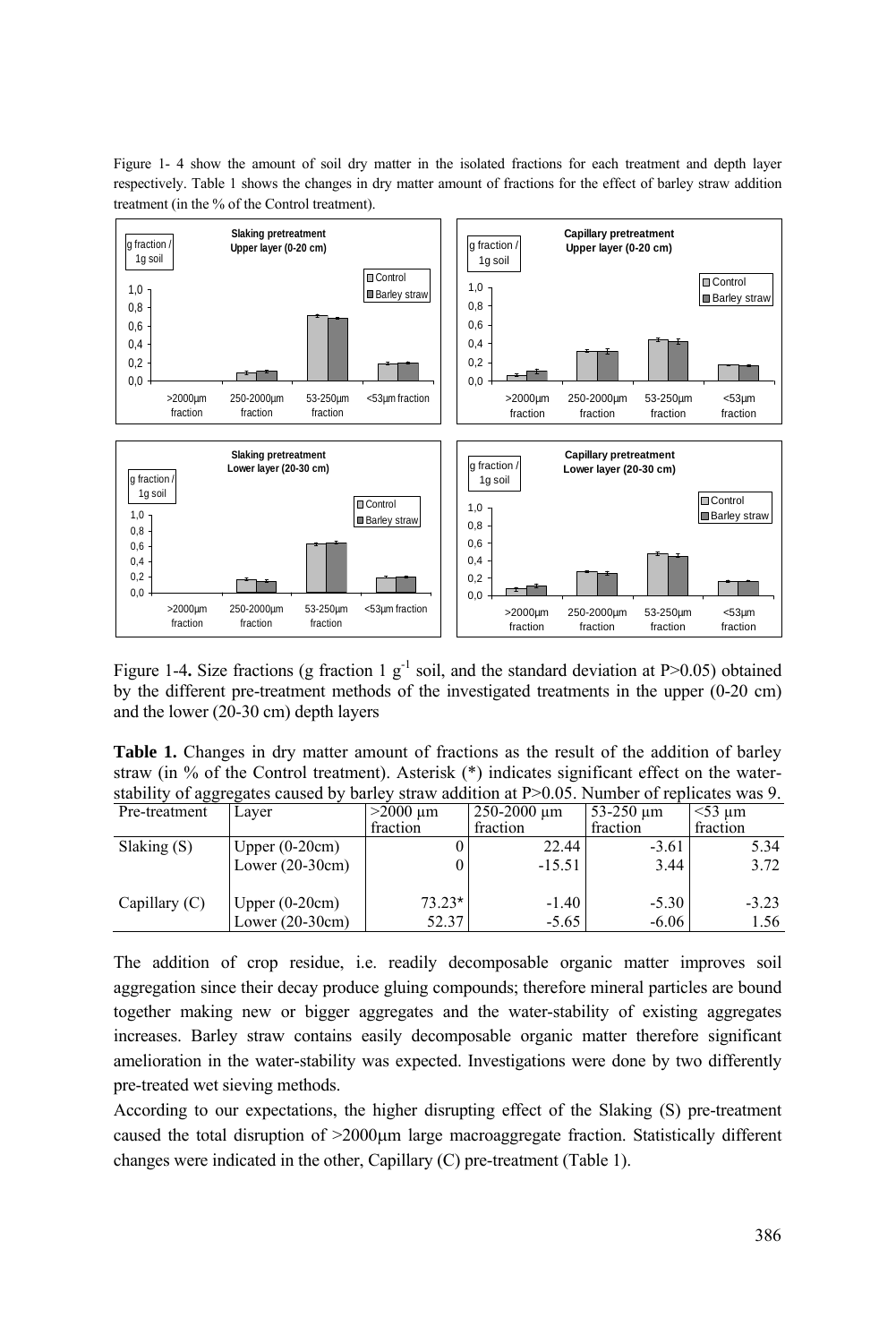As shown in Table 1, in the upper layer, in the Slaking (S) pre-treatment the incorporation of barley straw has increased the ratio of the 250-2000μm small macroaggregate fraction (22.44%), but the 53-250μm microaggregate fraction and the <53μm silt and clay fraction have not changed in a great extent (only with -3.61% and 5.34%). All these changes were not significantly different. In this pre-treatment changes of the lower layer were not significantly different either. The amount of >2000μm large macroaggregate fraction was negligible in both depths. In the lower layer the amount of 250-2000μm small macroaggregate fraction has decreased by 15.51%, but this data is questionable because of the high standard deviation. The other 53-250μm and <53μm fractions have not changed to a great extent.

The only significantly different effect on the water-stability of aggregates was caused in the case of Capillary (C) pre-treatment in the upper layer: in the 250-2000μm small macroaggregate fraction. This fraction has grown with 73.23%. All the other fractions decreased negligible (with 1.4%, 5.3% and 3.23% respectively). In the lower layer the  $>2000 \mu m$  large macroaggregate fraction has increased with 52.37%, but this result is questionable because of the high standard deviation. All the other fractions have not changed significantly. The 250-2000<sub>km</sub> small macroaggregate fraction has decreased by 5.65%, the 53-250μm microaggregate fraction with 6.06%. The <53μm silt and clay fraction has not changed. Summing up our results, addition of barley straw has increased the amount of large macroaggregate fraction in both investigated depths (+73.23% in the upper and 52.37% in the lower layer). The amount of the other fractions were changed only in the case of Slaking (S) pre-treatment, where it has increased with 22.44% (in the upper layer) but decreased with 15.51% (in the lower layer). The explanations of these phenomena are the followings. Adding barley straw and therefore easily decomposable organic matter stimulates the production of organic mucilage compounds and strengthens the forming of binding agents. This change is detectable first in the  $250-2000\mu$ m small macroaggregate fraction, later in the  $>2000\mu$ m large macroaggregate fraction.

The aggregate-stabilizing effects are more expressed and better developed on the smaller particle sizes. The smaller the aggregate fraction is the higher ability it needs to resist the same disrupting forces. Therefore our results, have no dry matter in the more disruptive Slaking (S) treatment and notable amount in the Capillary (C) pre-treatment is easily understandable. The higher disruptive force in the Slaking (S) pre-treatment caused the total disintegration of the less resistant >2000μm large macroaggregate fraction. This fraction makes 250-2000μm small macroaggregate fraction, as it is described by the model of stepwise disintegration (Tisdall et al., 1982). This model describes the relative unvarying stability of 53-250μm microaggregate fraction. This is parallel with our results such as getting almost the same amounts of fractions in both pre-treatments yet depths.

The less aggregate-disintegrating pre-treatment, the Capillary (C) pre-treatment shows the high amount of the >2000μm large macroaggregate fraction. The weakness of the less stable binding agents is easily measurable comparing these results with those got by the Slaking (S) pre-treatment. Barley straw contains easily decomposable organic matter therefore significant amelioration in the water-stability was expected and proved. Mineral particles and